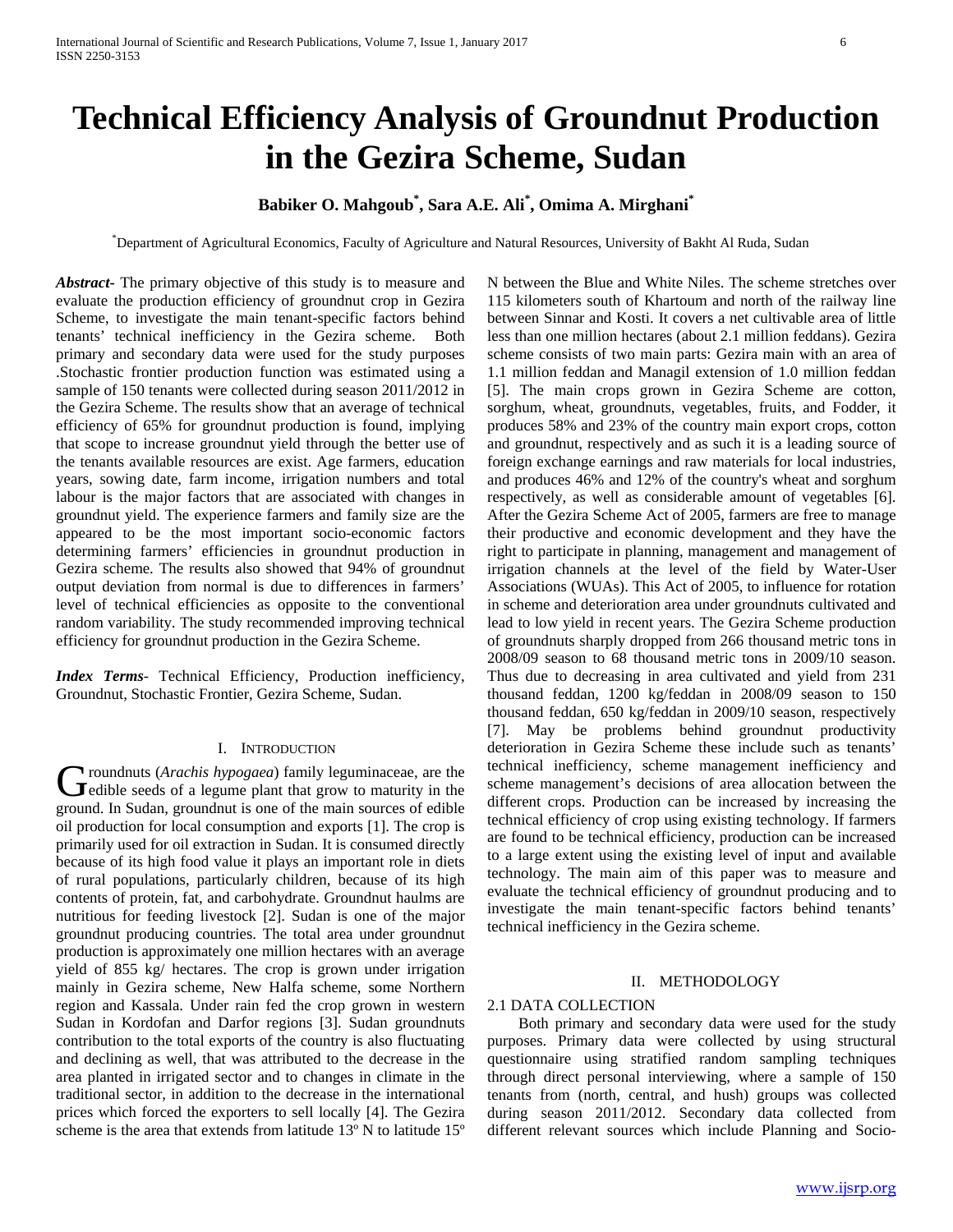economic Research Administration (PSERA) of the Gezira schemes, Central Bank of Sudan, in addition to different documents, books, internet and journals.

## 2.2.1 STOCHASTIC FRONTIER PRODUCTION FUNCTIONS:

 Technical efficiency is just one component of overall economic efficiency. Technical efficiency is defined as the ability to produce a given level of output with a least amount quantity of inputs under certain technology. Technical efficiency which reflects the ability of a firm to obtain the maximal output from a given set inputs [8]. Early studies focused primarily on technical efficiency using a deterministic production function with parameters computed using mathematical programming techniques. However, with insufficient characteristics of the assumed error term, this approach has an inherent limitation on the statistical inference on the parameters and resulting efficiency estimates. Aigner, Lovell, Meeusen and Battese independently developed the stochastic frontier production function to overcome this deficiency [9], [10].

#### 2.2.2 MODEL SPECIFICATION:

 The stochastic frontier production function model for estimating farm level technical efficiency is specified as:

$$
lnYi = f(X_i : \beta) + \varepsilon_i \qquad (1)
$$

Where i= 1,2,……..n

 $lnY_i$  is the logarithm of output,  $X_i$  denotes the actual input vector, β is vector of production function and ε is the error term that is composed of two elements, that is:

$$
\varepsilon_i = V_i - U_i \tag{2}
$$

Where  $v_i$  is the symmetric disturbances assumed to be identically, independently and normally distributed as N  $(0, \sigma^2 v)$ given the stochastic structure of the frontier. The second component ui is a one-sided error term that is independent of  $v_i$ and is normally distributed as  $(0, \sigma^2 u)$ , allowing the actual production to fall below the frontier but without attributing all short falls in output from the frontier as inefficiency

#### 2.2.3 MODEL BUILDING

 The model included the tenant's factors influencing the farmer technical efficiency. Stochastic Production Frontier Model of the Cobb-Douglas form was used to find out the tenants' technical efficiency for groundnut production in Gezira scheme.

$$
lnyi = \beta 0 + \sum_{j=1}^{9} \beta j lnXij + Vi - Ui \tag{3}
$$

Where:

 $ln = the$  natural logarithm ,yi = yield of groundnut (sack / faddan);  $X_1$  = Tenancy location (1 when location at the head of the canal, 2 when location at the middle and 3 when location at the tail);  $X_2 = Age$  (years of interviewed tenant);  $X_3 = Education$ (schooling years of interviewed tenant);  $X_4$  = Sowing date (dummy variable which receives one when at the optimum time and zero, otherwise);  $X_5$ = Farm income (SDG);  $X_6$  = off- farm

income (SDG);  $X_7$  = Number of irrigations;  $X_8$ = Number of weeding;  $X_9$ = Total labour (number of labor in mandays); B0 and βj are unknown parameters to be estimated for the variables, respectively. vi represent the statistical error and the other factors which are beyond the tenants control such as weather, topography and other factors which are not included and may be either positive, negative or zero. ui is non negative random variable, The ui in the stochastic production frontier model is a non-negative random variable, associated with the tenants' technical inefficiency in production and assumed to be independently distributed, such that the technical inefficiency effect for the ith tenant, ui, will be obtained by truncating at zero of the normal distribution with mean, μi, and variance, δ2, such that

$$
Ui = \delta 0 + \sum_{s=1}^{4} \delta s Zsi \qquad (4)
$$

Where:

 $Z_{1i}$  = Education level (0 when illiterate, 1when khalwa, 2 when primary, 3 when intermediate, 4 when secondary, 5 when university);

 $Z_{2i}$  = Tenants experience (number of years spent as a tenant);

 $Z_{3i}$  = Family size (1when (1-5), 2 when (6-10), 3 when (> 10);

 $Z_{4i}$  = Marital status (dummy variable which has the value one married and zero, otherwise);

 δ0 and δs coefficients are unknown parameters to be estimated; together with the variance parameters which are expressed in terms of

$$
\sigma^2 = \sigma_u^2 + \sigma^2 v_{\text{and}} \gamma = \sigma u^2 / \sigma^2
$$

Where the  $\Box$  parameters has value between zero and one. The parameters of the stochastic frontier production function model are estimated by the method of maximum likelihood, using the computer program, FRONTIER Version 4.1.

#### III. RESULT AND DISCUSSION

3.1 Stochastic Frontier Production Function Results

 The maximum likelihood estimate of the parameters of the stochastic frontier production function with inefficiency model is presented in table (1). The mean technical efficiency of groundnut production is 0.65 in the groundnut model, with a minimum of 40% and maximum of 97%. This means that on average, the tenants in the scheme produced 65% of groundnut output that achievable by best practice, given their current level of production input and technology used. This implies that the respondents can increase their groundnut output by 35% from a given mix of production inputs if the tenants are technically efficient. Tenancy location has a positive and not significant. Age years has positive sign and significant at 5% level of significant for groundnut, positively significant parameter of age means that technical efficiency increases with the increase of age of farmers due to accumulate experience and knowledge. The coefficient of education years has a positive sign and significantly different from zero at 10 percent level of significance for groundnut, positively significant parameter of education means that technical efficiency increases with the increase in education of farm operators. The reasons is that the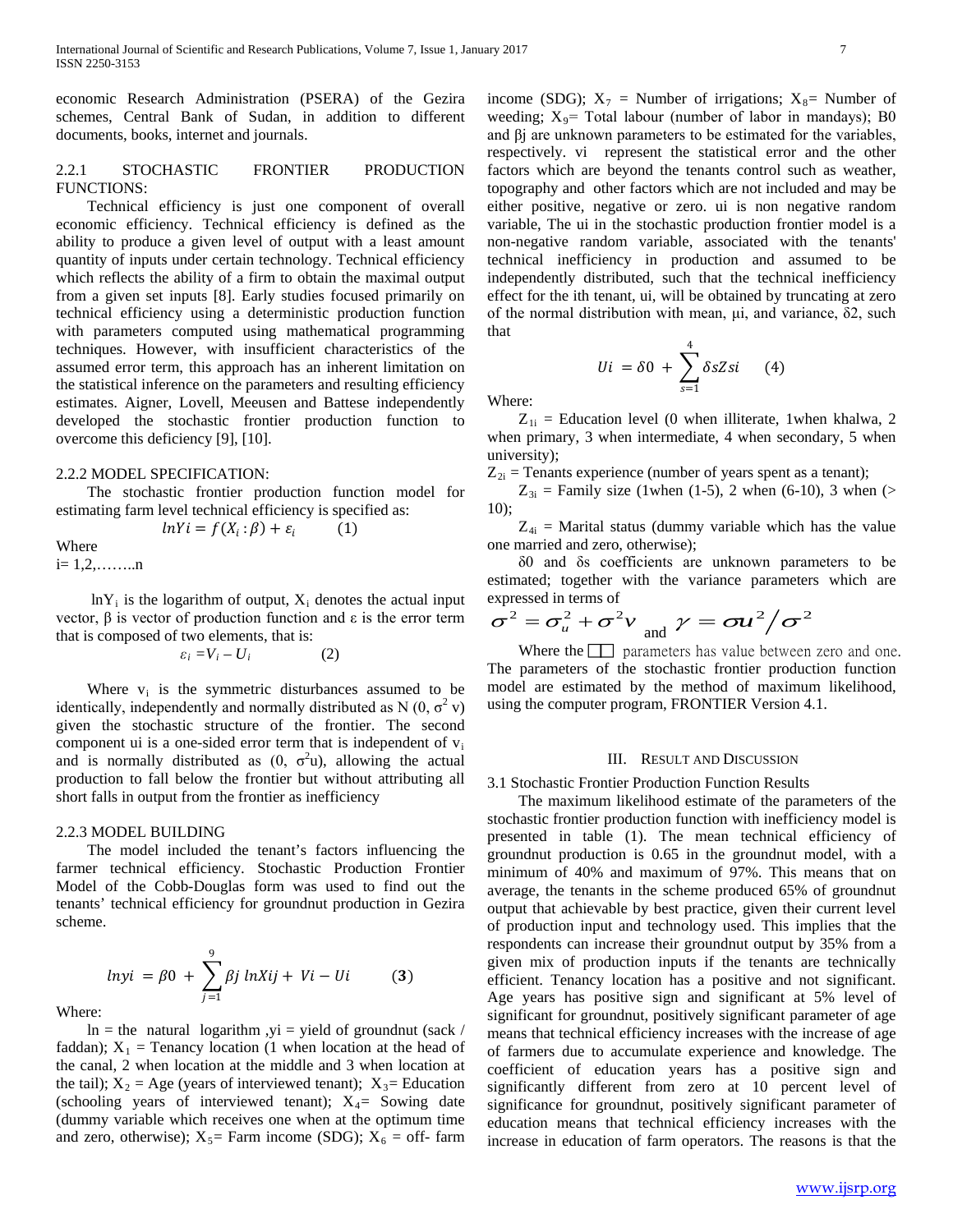level of education of tenants are indicators of the farmers awareness and their abilities of taking decisions on how and what to produce, approaching credit, allocating their available resources and adopting new agricultural technologies as argued by [11]. Sowing date is an important factor affected crops yield. The coefficient of the sowing date has a negative sign and highly significant at 1 percent level of significance for groundnut, the negative sign reflects the bad effects of late sowing on production level of groundnut; this result was in conformity with the findings of [12]. The coefficient of farm income had positive sign and significant at 5 % level of significant. The may be reason is that a high percent of income directed toward groundnut crop production in the Gezira scheme. This result was in conformity with the findings of [6] and [13]. Off- farm income most of the tenants in the scheme have an off-farm income from other sources. The estimated coefficient of the part of the offfarm income that is used in agriculture had positive sign and insignificant for groundnut. A possible explanation of this result is that a part of off- farm income is used for other crops in the scheme like (chickpea, onion sorghum and wheat); education fees for students and live expenditures rather than groundnut production. The coefficient of irrigation number had a positive sign and significant at 10% level of significance for groundnut. A positively significant parameter of irrigation means that technical efficiency increases with the increase in irrigation number. That means irrigation is one of the main determinants of groundnut crop production in the Gezira scheme. Coefficient of the weeding number has positive sign and not significant. Labour (in mandays): The coefficient of labour is positive sign and significant at 1% level of significance for groundnut. Labour is required to carry out crop activities timely, particularly weeding and harvesting. That means labour is one of the main determinants of groundnut crop production in the Gezira scheme.

**Table (1): Maximum Likelihood Estimate for the Parameters of the Stochastic Frontier Production Function and Technical Inefficiency Effect Model for groundnut.**

| Parameters            | Variable                             | Coefficient | Standard -error | T-ratio     |
|-----------------------|--------------------------------------|-------------|-----------------|-------------|
| $\beta_0$             | Constant                             | $-1.038$    | 1.007           | $-1.030$    |
| $\beta_1$             | Tenancy location<br>$(x_1)$          | 0.008       | 0.360           | 0.022       |
| $\beta_2$             | Age<br>$(x_2)$                       | 0.517       | 0.219           | $2.351**$   |
| $\beta_3$             | <b>Education</b> years<br>$(x_3)$    | 0.277       | 0.155           | 1.789*      |
| $\beta_4$             | Sowing date<br>$(x_4)$               | $-12.393$   | 1.578           | $-7.851***$ |
| $\overline{\beta_5}$  | Farm income<br>$(x_5)$               | .922        | .045            | $2.021**$   |
| $\beta_6$             | Off-farm income<br>$(X_6)$           | 0.005       | 0.018           | 0.323       |
| $\beta_7$             | Irrigation<br>$(X_7)$                | 0.507       | 0.289           | 1.749*      |
| $\beta_8$             | Weeding<br>$(x_8)$                   | 0.206       | 0.333           | 0.618       |
| $\overline{\beta_9}$  | Total labour<br>$(x_9)$              | 0.683       | 0.232           | 2.938***    |
|                       | Inefficiency model                   |             |                 |             |
| $\delta_0$            | Constant                             | 0.414       | 0.185           | 2.519**     |
| $\delta_1$            | <b>Education</b> level<br>$(z_1)$    | 0.064       | 0.100           | 0.645       |
| $\overline{\delta_2}$ | Experience<br>$(z_2)$                | $-0.012$    | 0.009           | $-1.797**$  |
| $\delta_3$            | Family size<br>$(\mathbf{z}_3)$      | $-0.051$    | 0.025           | $-1.646*$   |
| $\delta_4$            | Marital status<br>$(z_4)$            | $-2.909$    | 3.567           | $-0.815$    |
| Sigma-squared         | $\sigma_s^2 = \sigma_v^2 + \sigma^2$ | 0.162       | 0.039           | $2.413**$   |
| gamma                 | $\gamma = \sigma^2/\sigma_s^2$       | 0.94        | 0.05            | $19.913***$ |
|                       | Mean Efficiency                      |             | 0.65            |             |
|                       | Maximum Efficiency                   |             | 0.97            |             |
|                       | Minimum Efficiency                   |             | 0.40            |             |
|                       | Log likelihood function              |             | 17.081          |             |

Source: author calculation

\*\*\*, \*\* and \* asterisks on the value of the parameters indicate it's significant at 1, 5, and 10 percent level of significance, respectively.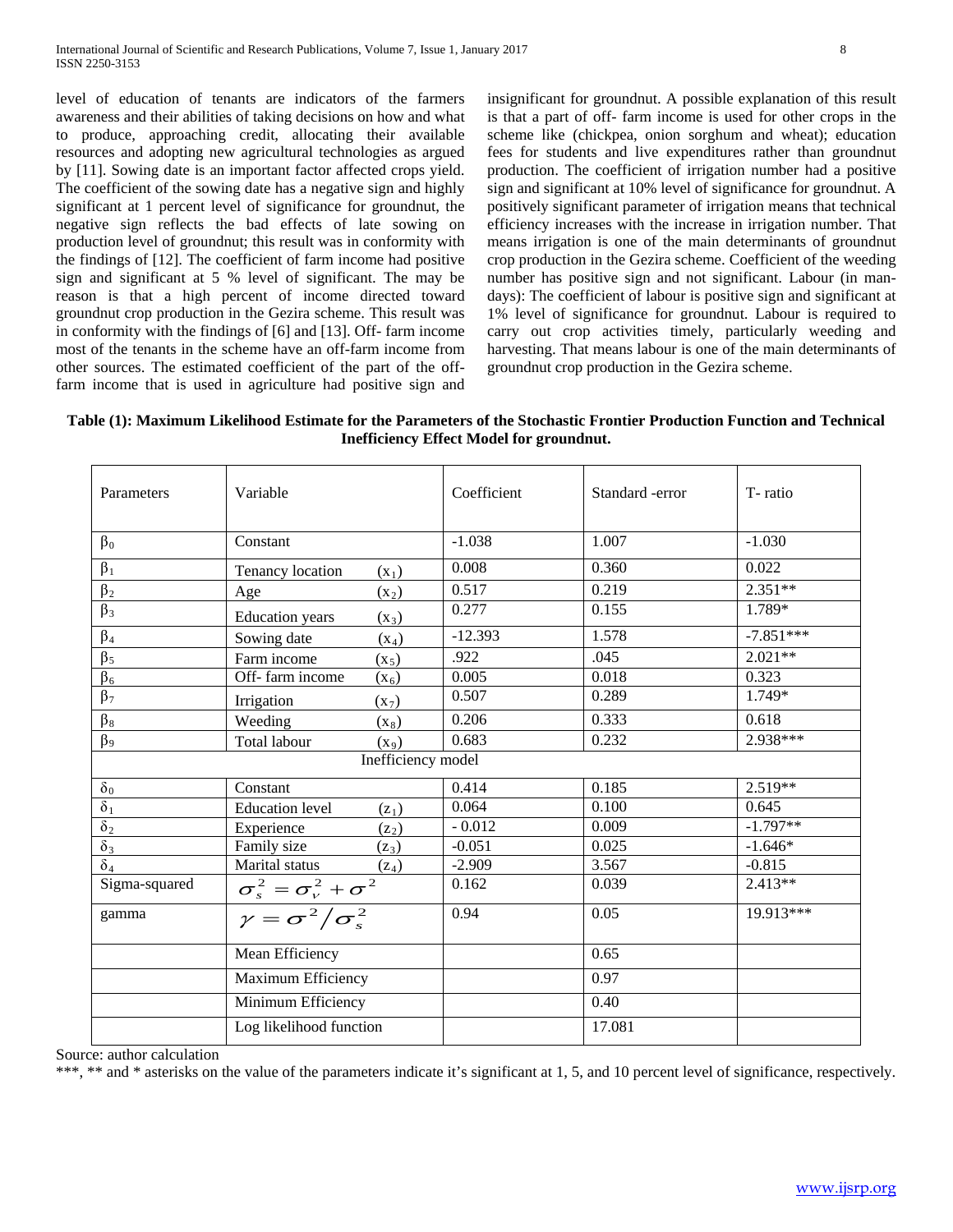3.1.1 Frequency Distribution of Tenants Technical Efficiency

The tenants in Gezira scheme have wide range of technical efficiency ranging from 40% up to 97% for groundnut crop. The frequency distribution of the efficiency estimates obtained from the stochastic frontier for groundnut (Figure 1) shows that 82.2% of the tenants operate with efficiency ranged between (40-80) and 17.8 % of the farmers operate with efficiency ranged between (80-100).This implies that on average, the tenants producing groundnut in Gezira scheme achieved almost 65 % of the potential stochastic frontier groundnut production level given their current level of production inputs and technology used. 82.2% of groundnut production model for farmers in the Gezira scheme operated below 80% of the maximum groundnut production, obtained by the fully efficient and 17.8% operated above the 80% level of technical efficiency in the groundnut model. The variance parameter, γ, with a value of 0.94 is significant component in explaining the variability of groundnut production level in the Gezira scheme. This relatively high value of the variance parameter implies that substantial proportion, 94%, of the groundnut production total variability is mainly associated with tenants' technical inefficiency of production. The estimate of the variance parameter  $\gamma$ , is significantly different from zero, indicating that the inefficiencies are significant in determining the level of variability of groundnut yield in the Gezira scheme [14]. Tenants low technical efficiencies are consistence with relatively high (γ) variance of tenants' effects which indicate that the stochastic frontier and the average production function are expected to be quite different. The variance of the random effects  $(v_i)$  was not a significant component of the groundnut yield variability.

## **Technical Efficiency Score of Groundnut**



**Figure (1): Technical Efficiency Score of Groundnut crop in Gezira scheme, 2011/2012.**

3.2 Inefficiency model:

 The results of the factors affecting tenants' technical inefficiency were presented in table 1. Education level coefficient has not significant. The coefficients of experience had negative sign and significantly different from zero at 5% level of significance for groundnut. A negatively significant parameter of experiences of tenant means that the inefficiency effects decrease with increase in experience years. This result is in conformity with the findings of [11]. He found a negative association between the technical inefficiency and farmer experience. Family size coefficient had negative sign and significant at 10% for groundnut. Family size is negative sign indicate that farmers with large family size tend to have smaller inefficiency effects then farmers with small family size. Family size is assumed to influence technical efficiency positively. It is expected that as the family size increases the number of the members who participate in farming activities increase. Family size has a negative effect on the inefficiency of groundnut crop produced in the Gezira scheme. The marital status has negative sign and insignificant for groundnut.

3.3 Hypotheses Test of Groundnut crop Production Model

 Here were testing the coefficients of the farm-specific variables on the technical inefficiency effect models using the generalized likelihood- ratio statistic.LR. [15] suggested that the one-sided generalized likelihood-ratio test should be performed when ML estimation is involved because this test has the correct size (i.e. probability of a type 1 error). This is testing the null hypothesis that the inefficiency effects were not present. In other words, the null hypothesis is that there are no technical inefficiency effects in the model. That is,  $H_0: \gamma = \delta_0 = \delta_1 = \dots =$  $\delta_5 = 0$  [11].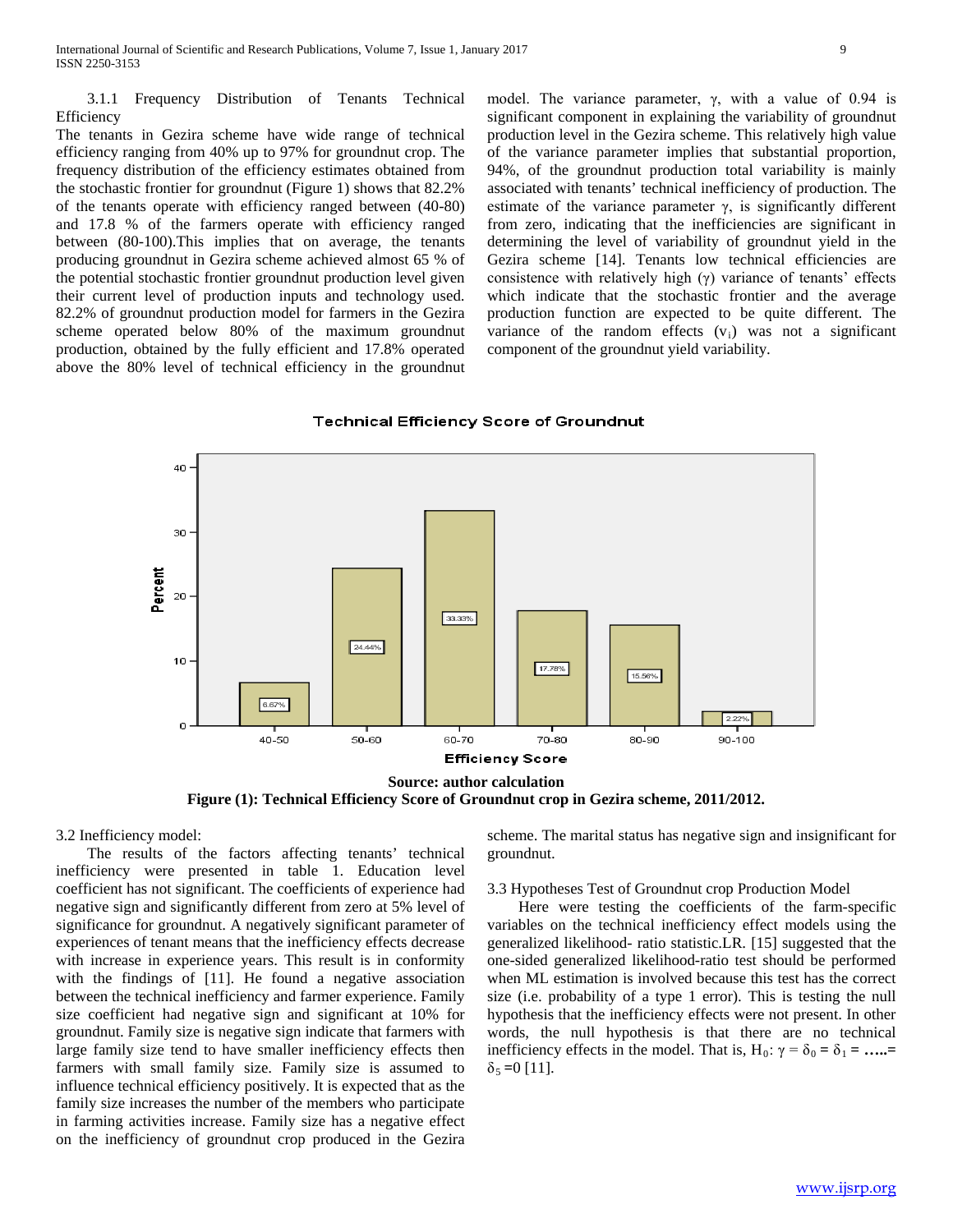## **Table (2): Groundnut crop model, test of hypothesis for the parameters of stochastic frontier production function.**

| <b>MODEL</b>               |             |              |  |  |
|----------------------------|-------------|--------------|--|--|
|                            | Groundnut   | Decision     |  |  |
| H <sub>0</sub> : γ = μ = 0 |             | H0: Rejected |  |  |
|                            | $19.913***$ |              |  |  |
| LR $H_0$ : No technical    |             | H0: Rejected |  |  |
| inefficiency               | $2.293**$   |              |  |  |

Source: Author calculation.

\*\*\*, \*\* and \* asterisks on the value of the parameters indicate it's significant at 1, 5, and 10 percent level of significance, respectively.

 As revealed in table (2), test hypothesis of groundnut likelihood ratio test (LR), which tests the null hypothesis for the technical efficiency effect for groundnut crop production in the Gezira scheme are rejected.

The value of the test is calculated as:

 $LR = -2\{ln[L(H_0) / L(H_1)]\} = -2\{ln[L(H_0)] - ln[L(H_1)]\}$ 

Where L  $(H_0)$  and L  $(H_1)$  are the values of the likelihood function under the null hypothesis and alternative hypothesis, respectively  $[11]$  &  $[6]$ . Table 2 reveals that there are significant technical inefficiency effects in groundnut crop production, because the null hypotheses  $H_0$  are fully efficient given the specification of (SPF) in Cobb-Douglas form. Then the (H<sub>0</sub>:  $\gamma$  =  $\mu$  =0): null hypothesis are rejected.

## IV. CONCLUSIONS AND RECOMMENDATIONS

 The aim of this paper are to measure and evaluate groundnut technical efficiency, identify technical inefficiency determinants and quantify the technical gain from enhancing the technical efficiency of groundnut farmers in Gezira scheme of Sudan. The study used the stochastic frontier analysis model to estimate technical efficiency and inefficiency determinants. The results revealed that the mean technical efficiency was found to be 65% for groundnut production. In other words, groundnut production could have increased by 35% at the same level of inputs had farmers been technically efficient. The results also showed that 94% of groundnut output deviation from normal is due to differences in farmers' level of technical efficiencies as opposite to the conventional random variability. Also, the study found that age farmers, education years, sowing date, farm income, irrigation numbers and total labour is the major factors that are associated with changes in groundnut yield. The experience farmers and family size are the appeared to be the most important socio-economic factors determining farmers' efficiencies in groundnut production in Gezira scheme. The study recommends improving technical efficiency for groundnut production in the Gezira scheme, through improved farmer specific efficiency factors, which include improved farmer education, Gezira Scheme management should improve the extension services and supervision, and supply of credit, agricultural inputs should be at the right time with easy access for tenants.

#### **REFERENCES**

- [1] Salih FA, Ali AM, Elmubarak AA (1986) Effect of phosphorus application and time of harvest on the seed yield and quality of faba bean. FABIS Newsletter 15: 32–35
- [2] IARC Monographs (2002). Some Traditional Herbal Medicines, Some Mycotoxins, Naphthalene and Styrene. International Agency for Research on Cancer, Volume 82.
- [3] ARC (Agricultural Research Corporation) of Sudan (2003-2010). Annual report (2003-2010) Wad-Madani, Sudan.
- [4] Bank of Sudan (1998). Annual report. Khartoum, Sudan.
- [5] Adam, M. A. (1996). The policy Impacts on Farmers' Production and Resources Use in the Irrigation scheme of Gezira Sudan. Ph.D. Thesis, Germany.
- [6] Ahmed, A.E. (2004). Economic Analysis of Irrigated Cotton Production Constraints in Sudan: Case study Gezira scheme. Ph.D. Thesis, University of Giessen, Germany.
- [7] Ministry of Agriculture and Forests, (2010) Annual report. Khartoum, Sudan.
- [8] Coelli.Tim.,1998. An introduction to efficiency and productivity analysis. Kluwer Academi publishers,Boston, London.
- [9] Aigner, D. C. A. K. Lovell, and P. Schmidt, "Formulation and estimation of stochastic frontier production models". Journal of Econometrics; 6:21–37, 1977.
- [10] Meeusen, W. and J. van den Broeck, "Efficiency estimates from Cobb-Douglas production function with composed error". International Economic Review; 18:435– 444, 1977
- [11] Rahman, K. M. M. (2002). Measuring Efficiency of Producing Rice in Bangladesh, A Stochastic Frontier Analysis, Department of Agricultural Economics and Social Sciences, Justus-Liebig University Giessen, German.
- [12] Khalid, Y. E. Ibrahim (2010). Economic Efficiency Analysis. A Case Study of Crops Production in the Rahad Agricultural Corporation. Ph.D. Thesis, Sudan University of Science & Technology, College of Graduate Studies.
- [13] Yousif, M. H. (2008). Economic and technical Efficiency of Wheat production in White Nile Pump Schemes. M.Sc Thesis, Department of Rural Economy, Faculty of Agriculture, University of Khartoum, Sudan
- [14] Shamara , K.R., P. Leung, and H.M. Zaleski. 1999. " Technical, Allocative and Economic Efficiency is Swine Production in Hawaii: A Comparison of Parametric and Non-Parametric Approaches" Agricultural Economics 20: 23-35.
- [15] Coelli,T.J. (1995), "Recent Development in Frontier Modeling and Efficiency Measurement" Australian Journal of Agricultural Economics, 39(3): 219-245.

#### **AUTHORS**

**First Author**-Dr. Babiker O. Mahgoub-Assistant professor/ Department of Agricultural Economics, Faculty of Agriculture and Natural Resources, University of Bakht Al Ruda, Sudan E-mail[: babikerosman44@yahoo.com](mailto:babikerosman44@yahoo.com)

**Second Author**- Dr. Sara A.E. Ali /Assistant professor/ Department of Agricultural Economics and Rural Development,

Faculty of Agriculture technology and fish sciences, University Of Neelin – Khartoum – Sudan

E-mail: [saraumali@hotmail.com](mailto:saraumali@hotmail.com)

**Third Author**- Dr. Omima A. Mirghani /Assistant professor/ Department of Agricultural Economics, Omdurman Islamic University, Sudan

E-mail[: omimaawad@hotmail.com](mailto:omimaawad@hotmail.com)

**Correspondence Author** - Dr. Babiker O. Mahgoub-Assistant professor/ Department of Agricultural Economics, Faculty of Agriculture and Natural Resources, University of Bakht Al Ruda, Sudan

E-mail[: babikerosman44@yahoo.com](mailto:babikerosman44@yahoo.com) +249912116026.